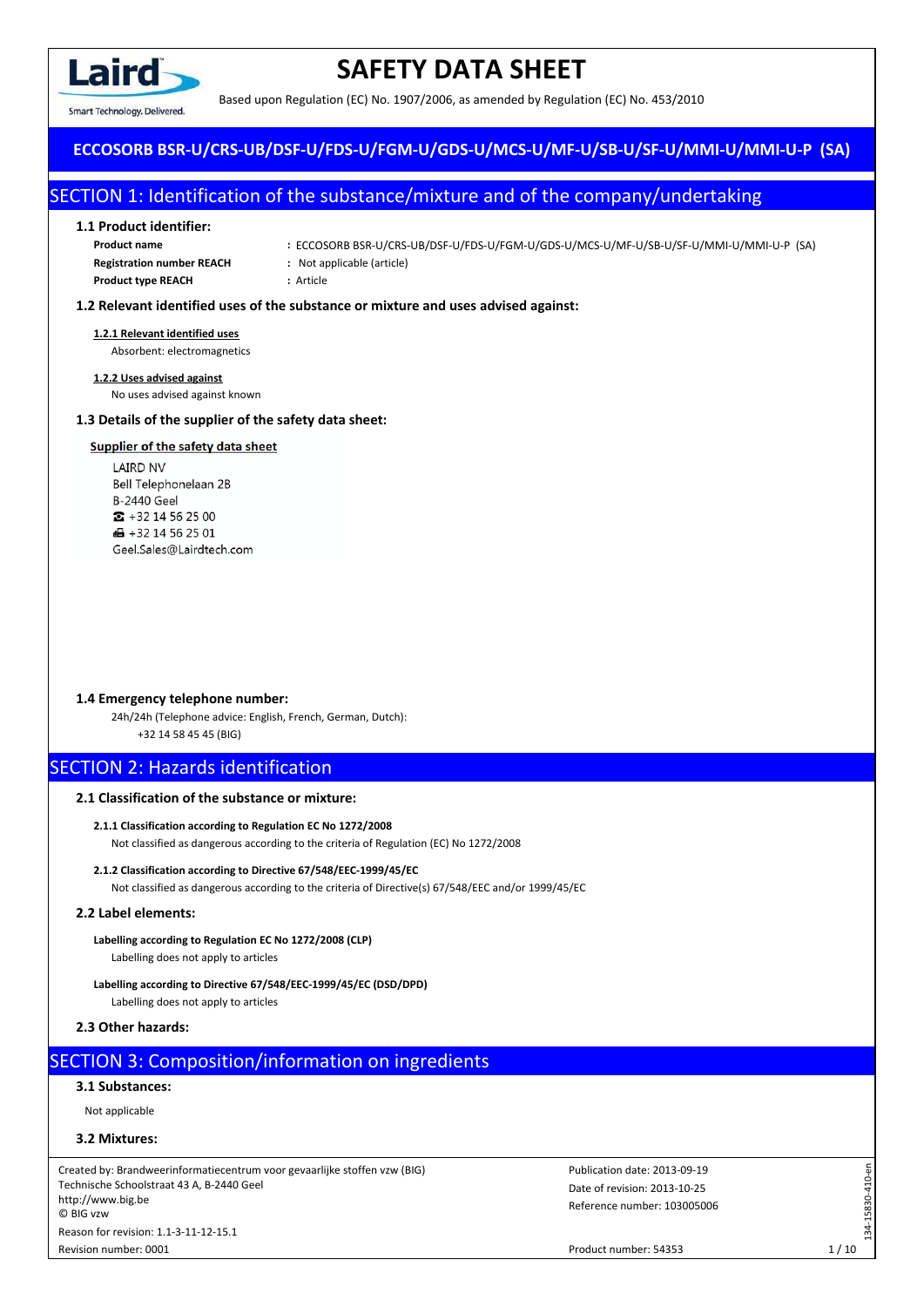| In normal conditions of use, the components cannot be released because of the form in which the article or preparation is placed on the market |                         |           |                                                                 |                                                                                                                  |                      |                    |  |
|------------------------------------------------------------------------------------------------------------------------------------------------|-------------------------|-----------|-----------------------------------------------------------------|------------------------------------------------------------------------------------------------------------------|----------------------|--------------------|--|
| Name (REACH Registration No)                                                                                                                   | ICAS No<br><b>EC No</b> | Conc. (C) | <b>Classification</b><br>according to DSD/DPD CLP               | Classification according to Note                                                                                 |                      | <b>Remark</b>      |  |
| $\beta$ -nonylphenol, branched (-)                                                                                                             | 84852-15-3<br>284-325-5 | C < 1.5%  | Repr. Cat. 3; R62 - 63<br><b>Xn: R22</b><br>C; R34<br>N: R50-53 | Repr. 2; H361fd<br>Acute Tox. 4; H302<br>Skin Corr. 1B; H314<br>Aquatic Acute 1; H400<br>Aquatic Chronic 1; H410 | (1)(4)(8)(9)<br>(10) | <b>Constituent</b> |  |

(1) For R-phrases and H-statements in full: see heading 16

(4) Enumerated in candidate list of substances of very high concern (SVHC) for authorisation (Article 59 of Regulation (EC) No. 1907/2006)

(8) Specific concentration limits, see heading 16

(9) M-factor, see heading 16

(10) Subject to restrictions of Annex XVII of Regulation (EC) No. 1907/2006

## SECTION 4: First aid measures

## **4.1 Description of first aid measures:**

#### **General:**

If you feel unwell, seek medical advice.

**After inhalation:**

Not applicable.

**After skin contact:**

Not applicable. **After eye contact:**

Not applicable.

**After ingestion:**

Not applicable.

**4.2 Most important symptoms and effects, both acute and delayed:**

**4.2.1 Acute symptoms**

- **After inhalation:**
- No effects known.
- **After skin contact:**

No effects known.

**After eye contact:**

No effects known.

**After ingestion:**

No effects known. **4.2.2 Delayed symptoms**

No effects known.

**4.3 Indication of any immediate medical attention and special treatment needed:**

If applicable and available it will be listed below.

# SECTION 5: Firefighting measures

## **5.1 Extinguishing media:**

#### **5.1.1 Suitable extinguishing media:**

Water spray. Polyvalent foam. ABC powder. Carbon dioxide.

**5.1.2 Unsuitable extinguishing media:**

No unsuitable extinguishing media known.

## **5.2 Special hazards arising from the substance or mixture:**

Upon combustion: formation of CO, CO2 and small quantities of nitrous vapours and formation of metallic fumes.

## **5.3 Advice for firefighters:**

**5.3.1 Instructions:**

Dilute toxic gases with water spray.

**5.3.2 Special protective equipment for fire-fighters:**

Gloves. Protective clothing. Heat/fire exposure: compressed air/oxygen apparatus.

## SECTION 6: Accidental release measures

## **6.1 Personal precautions, protective equipment and emergency procedures:**

Reason for revision: 1.1-3-11-12-15.1

Date of revision: 2013-10-25 Publication date: 2013-09-19 Reference number: 103005006 Product number: 54353 2/10

Revision number: 0001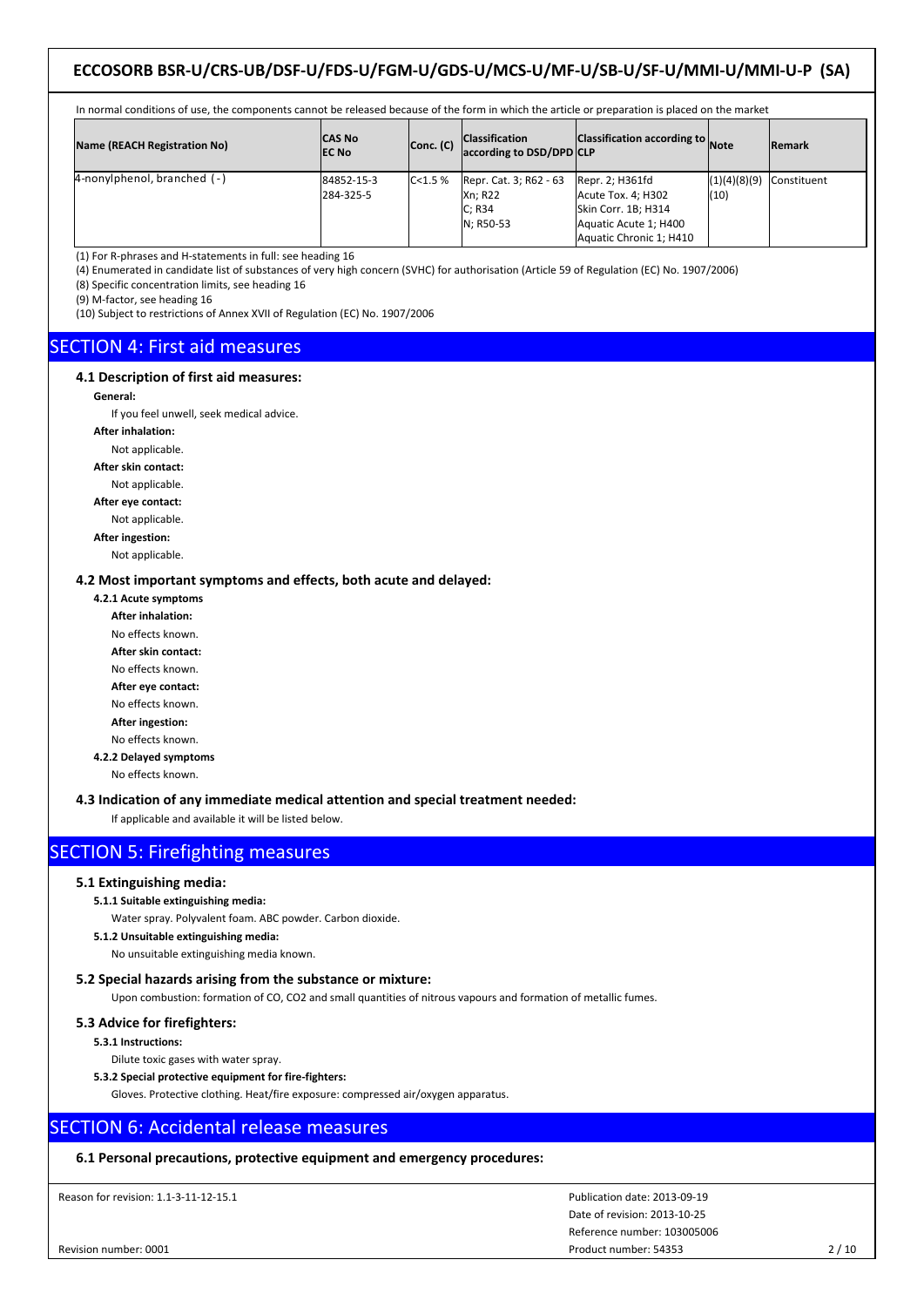No naked flames.

**6.1.1 Protective equipment for non-emergency personnel**

See heading 8.2

## **6.1.2 Protective equipment for emergency responders**

Gloves. Protective clothing.

Suitable protective clothing

See heading 8.2

## **6.2 Environmental precautions:**

No data available

## **6.3 Methods and material for containment and cleaning up:**

Pick-up the material.

## **6.4 Reference to other sections:**

See heading 13.

## SECTION 7: Handling and storage

The information in this section is a general description. If applicable and available, exposure scenarios are attached in annex. Always use the relevant exposure scenarios that correspond to your identified use.

#### **7.1 Precautions for safe handling:**

Keep away from naked flames/heat. Observe normal hygiene standards.

## **7.2 Conditions for safe storage, including any incompatibilities:**

**7.2.1 Safe storage requirements:**

Meet the legal requirements.

- **7.2.2 Keep away from:**
	- Heat sources.

**7.2.3 Suitable packaging material:**

No data available

**7.2.4 Non suitable packaging material:**

No data available

## **7.3 Specific end use(s):**

If applicable and available, exposure scenarios are attached in annex. See information supplied by the manufacturer.

## SECTION 8: Exposure controls/personal protection

## **8.1 Control parameters:**

## **8.1.1 Occupational exposure**

a) Occupational exposure limit values

If limit values are applicable and available these will be listed below.

b) National biological limit values

If limit values are applicable and available these will be listed below.

#### **8.1.2 Sampling methods**

| <b>IP</b> r<br>t name          | Test | <b><i><u>PERMIT COMPTER</u></i></b> |
|--------------------------------|------|-------------------------------------|
| <b>INo</b><br>` data available |      |                                     |

**8.1.3 Applicable limit values when using the substance or mixture as intended**

If limit values are applicable and available these will be listed below.

## **8.1.4 DNEL/PNEC values**

If applicable and available it will be listed below.

**8.1.5 Control banding**

If applicable and available it will be listed below.

#### **8.2 Exposure controls:**

The information in this section is a general description. If applicable and available, exposure scenarios are attached in annex. Always use the relevant exposure scenarios that correspond to your identified use.

## **8.2.1 Appropriate engineering controls**

Keep away from naked flames/heat.

#### **8.2.2 Individual protection measures, such as personal protective equipment**

Observe normal hygiene standards. Do not eat, drink or smoke during work.

### a) Respiratory protection:

Not required for normal conditions of use.

#### b) Hand protection: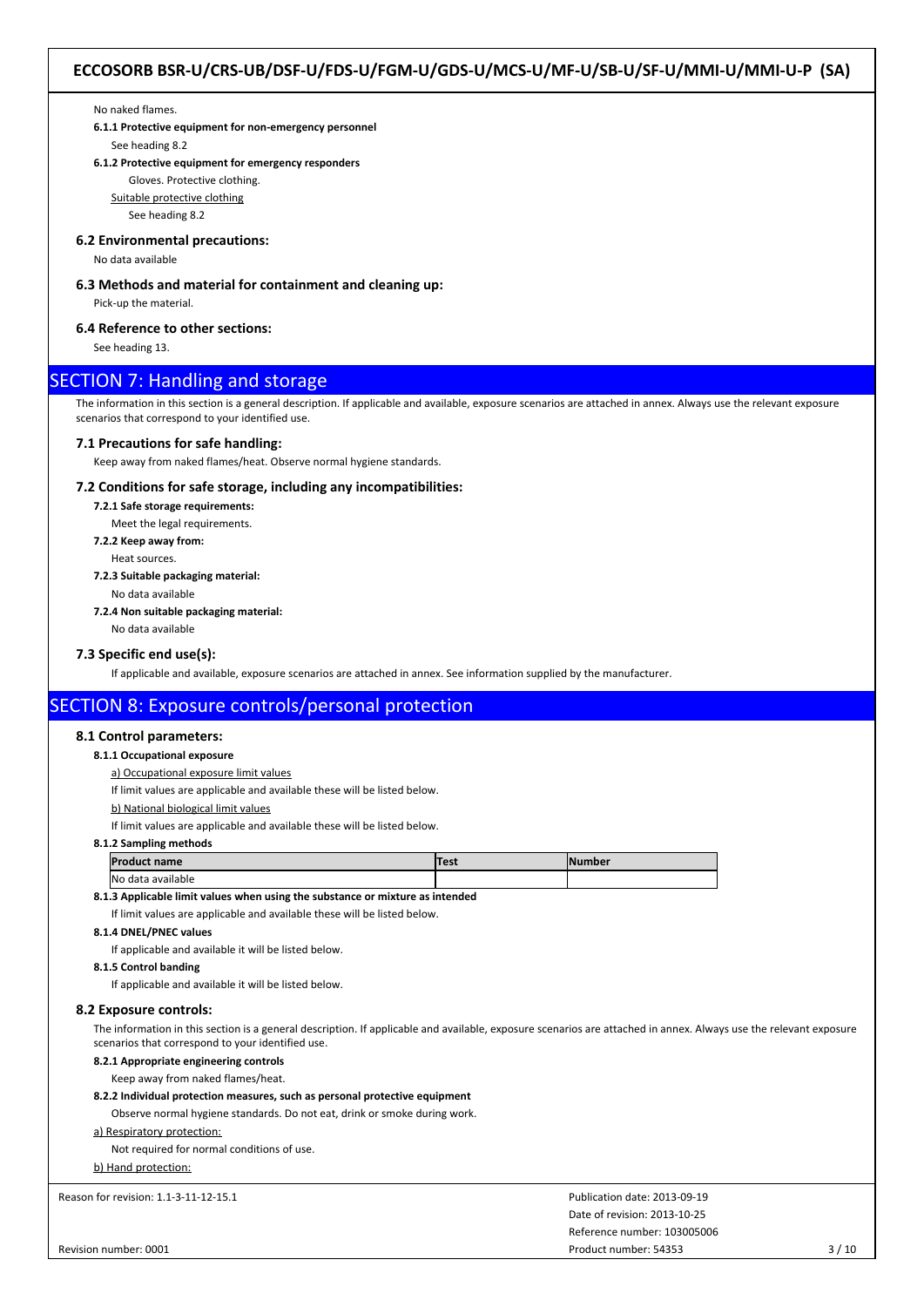Not required for normal conditions of use.

c) Eye protection:

Not required for normal conditions of use.

d) Skin protection:

Not required for normal conditions of use.

**8.2.3 Environmental exposure controls:**

See headings 6.2, 6.3 and 13

# SECTION 9: Physical and chemical properties

## **9.1 Information on basic physical and chemical properties:**

| Physical form               | Flexible solid material                                |
|-----------------------------|--------------------------------------------------------|
| Odour                       | No data available on odour                             |
| Odour threshold             | lNo data available                                     |
| Colour                      | No data available on colour                            |
| Particle size               | No data available                                      |
| <b>Explosion limits</b>     | No data available                                      |
| Flammability                | Non-flammable                                          |
| Log Kow                     | No data available                                      |
| Dynamic viscosity           | Not applicable                                         |
| Kinematic viscosity         | No data available                                      |
| Melting point               | No data available                                      |
| <b>Boiling point</b>        | No data available                                      |
| Flash point                 | No data available                                      |
| Evaporation rate            | No data available                                      |
| Vapour pressure             | No data available                                      |
| Relative vapour density     | Not applicable                                         |
| Solubility                  | water; Not applicable                                  |
| Relative density            | No data available                                      |
| Decomposition temperature   | No data available                                      |
| Auto-ignition temperature   | No data available                                      |
| <b>Explosive properties</b> | No chemical group associated with explosive properties |
| Oxidising properties        | No chemical group associated with oxidising properties |
| lрН                         | No data available                                      |

#### **Physical hazards**

No physical hazard class

## **9.2 Other information:**

No data available

# SECTION 10: Stability and reactivity

#### **10.1 Reactivity:**

Heating increases the fire hazard.

## **10.2 Chemical stability:**

Stable under normal conditions.

## **10.3 Possibility of hazardous reactions:**

No data available.

## **10.4 Conditions to avoid:**

Keep away from naked flames/heat.

## **10.5 Incompatible materials:**

No data available.

## **10.6 Hazardous decomposition products:**

Upon combustion: formation of CO, CO2 and small quantities of nitrous vapours and formation of metallic fumes.

# SECTION 11: Toxicological information

Reason for revision: 1.1-3-11-12-15.1

Revision number: 0001

Date of revision: 2013-10-25 Publication date: 2013-09-19 Reference number: 103005006 Product number: 54353 4 / 10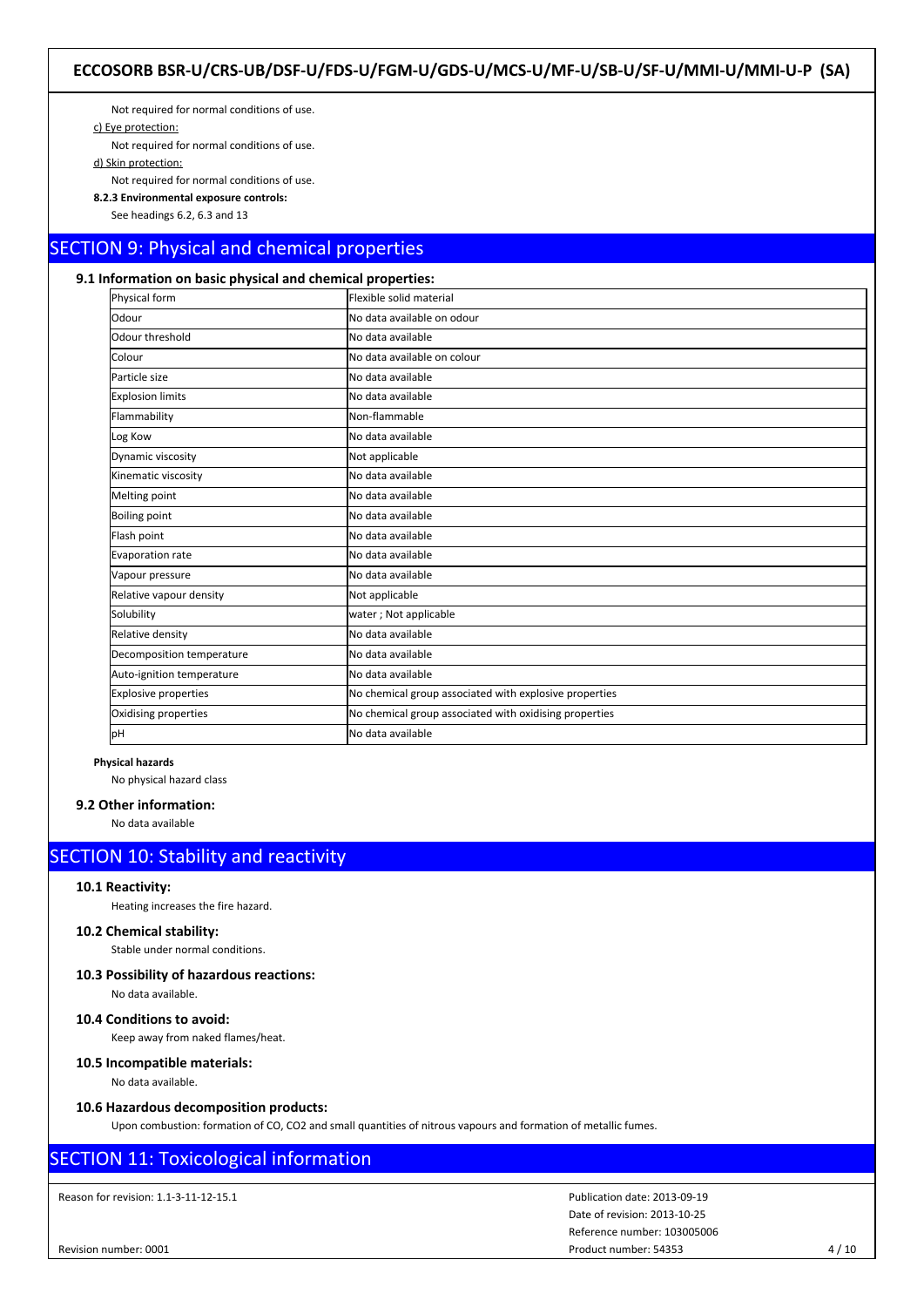## **11.1 Information on toxicological effects:**

**11.1.1 Test results**

## **Acute toxicity**

## ECCOSORB BSR-U/CRS-UB/DSF-U/FDS-U/FGM-U/GDS-U/MCS-U/MF-U/SB-U/SF-U/MMI-U/MMI-U-P (SA)

No (test)data on the mixture available

4-nonylphenol, branched

| <b>Route of exposure</b> | <b>IParameter Method</b> |              | <b>Value</b>    | <b>Exposure time</b> | <b>Species</b> | lGender     | <b>Value</b><br><b>Idetermination</b> |
|--------------------------|--------------------------|--------------|-----------------|----------------------|----------------|-------------|---------------------------------------|
| lOral                    | LD50                     | <b>Other</b> | $1412$ mg/kg bw |                      | <b>I</b> Rat   | Male/female | <b>IExperimental value I</b>          |
| <b>IDermal</b>           | LD50                     |              | $3160$ mg/kg bw |                      | <b>Rabbit</b>  |             | <b>IExperimental value l</b>          |

**Conclusion**

Not classified for acute toxicity

## **Corrosion/irritation**

ECCOSORB BSR-U/CRS-UB/DSF-U/FDS-U/FGM-U/GDS-U/MCS-U/MF-U/SB-U/SF-U/MMI-U/MMI-U-P (SA)

No (test)data on the mixture available

#### 4-nonylphenol, branched

| <b>Route of exposure</b> | <b>IResult</b> | <b>IMethod</b>  | <b>IExposure time</b> | Time point | <b>Species</b> | <b>Nalue determination</b> |
|--------------------------|----------------|-----------------|-----------------------|------------|----------------|----------------------------|
| <b>Skin</b>              | lCorrosive     | <b>OECD 404</b> | 14 h                  |            | <b>IRabbit</b> | Experimental value         |

## **Conclusion**

Not classified as irritating to the skin

Not classified as irritating to the eyes

Not classified as irritating to the respiratory system

#### **Respiratory or skin sensitisation**

ECCOSORB BSR-U/CRS-UB/DSF-U/FDS-U/FGM-U/GDS-U/MCS-U/MF-U/SB-U/SF-U/MMI-U/MMI-U-P (SA)

No (test)data on the mixture available

**Conclusion**

Not classified as sensitizing for inhalation

Not classified as sensitizing for skin

## **Specific target organ toxicity**

ECCOSORB BSR-U/CRS-UB/DSF-U/FDS-U/FGM-U/GDS-U/MCS-U/MF-U/SB-U/SF-U/MMI-U/MMI-U-P (SA)

No (test)data on the mixture available

## 4-nonylphenol, branched

| Route of exposure  Parameter |              | <b>IMethod</b> | <b>Value</b> | Organ | <b>IEffect</b> | <b>Exposure time</b> | <b>Species</b> | <b>Sender</b> | <b>Value</b><br><b>Idetermination</b>           |
|------------------------------|--------------|----------------|--------------|-------|----------------|----------------------|----------------|---------------|-------------------------------------------------|
| lOral                        | <b>NOAEL</b> | OECD 408       | 50 mg/ $kg$  |       | No effect      | $90 \text{ day(s)}$  | Rat            |               | <b>Male/femal Experimental</b><br><b>Ivalue</b> |

#### **Conclusion**

Not classified for subchronic toxicity

## **Mutagenicity (in vitro)**

ECCOSORB BSR-U/CRS-UB/DSF-U/FDS-U/FGM-U/GDS-U/MCS-U/MF-U/SB-U/SF-U/MMI-U/MMI-U-P (SA) No (test)data on the mixture available

#### **Mutagenicity (in vivo)**

ECCOSORB BSR-U/CRS-UB/DSF-U/FDS-U/FGM-U/GDS-U/MCS-U/MF-U/SB-U/SF-U/MMI-U/MMI-U-P (SA)

No (test)data on the mixture available

4-nonylphenol, branched

| Result   | <b>IMethod</b>   | IExposure time | Test substrate | lGender                                 | <b>Organ</b> | Value determination |
|----------|------------------|----------------|----------------|-----------------------------------------|--------------|---------------------|
| Negative | <b>IOECD 474</b> |                | Mouse          | $\overline{\phantom{a}}$<br>Male/female |              | Experimental value  |

#### **Carcinogenicity**

ECCOSORB BSR-U/CRS-UB/DSF-U/FDS-U/FGM-U/GDS-U/MCS-U/MF-U/SB-U/SF-U/MMI-U/MMI-U-P (SA) No (test)data on the mixture available

#### **Reproductive toxicity**

ECCOSORB BSR-U/CRS-UB/DSF-U/FDS-U/FGM-U/GDS-U/MCS-U/MF-U/SB-U/SF-U/MMI-U/MMI-U-P (SA) No (test)data on the mixture available

| Revision number: 0001                 | Product number: 54353        | 5/10 |
|---------------------------------------|------------------------------|------|
|                                       | Reference number: 103005006  |      |
|                                       | Date of revision: 2013-10-25 |      |
| Reason for revision: 1.1-3-11-12-15.1 | Publication date: 2013-09-19 |      |
|                                       |                              |      |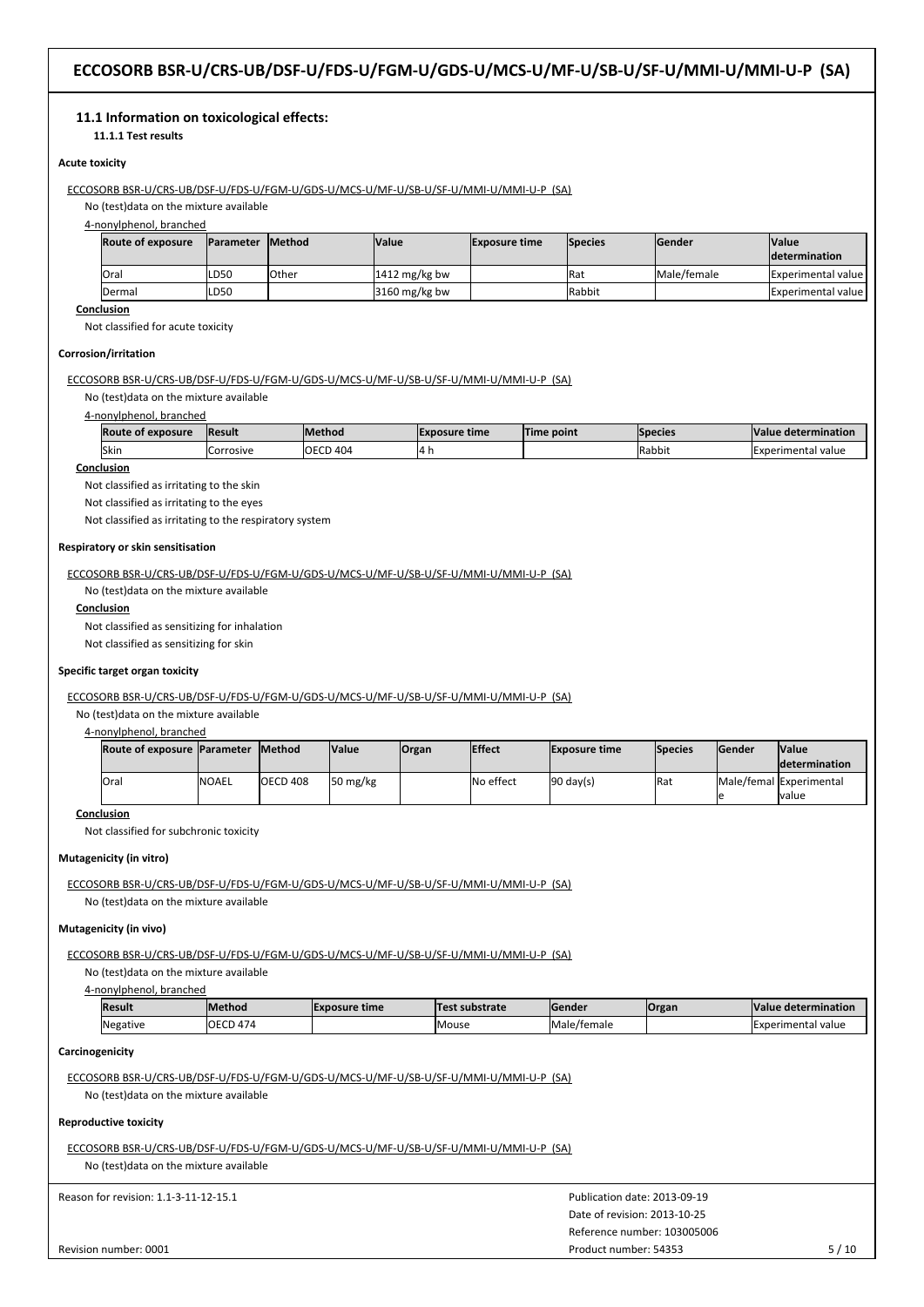## 4-nonylphenol, branched

|                      | <b>Parameter</b> | <b>Method</b>    | <b>Value</b>                               | <b>Exposure</b><br><b>Itime</b> | <b>Species</b> | <b>Sender</b> | <b>Effect</b> | <b>Organ</b> | <b>Value</b><br><b>determination</b> |
|----------------------|------------------|------------------|--------------------------------------------|---------------------------------|----------------|---------------|---------------|--------------|--------------------------------------|
| Effects on fertility | <b>INOAEL</b>    | <b>IOECD 416</b> | $15 \text{ mg/kg}$<br>lbw/dav              |                                 | <b>IRat</b>    | lFemale       |               |              | Experimental<br>lvalue               |
|                      | LOAEL            | <b>IOECD 416</b> | $50 \frac{\text{mg}}{\text{kg}}$<br>bw/day |                                 | <b>IRat</b>    | Male/female   |               |              | Experimental<br>Ivalue               |

## **Conclusion CMR**

Not classified for carcinogenicity

Not classified for mutagenic or genotoxic toxicity

Not classified for reprotoxic or developmental toxicity

## **Toxicity other effects**

ECCOSORB BSR-U/CRS-UB/DSF-U/FDS-U/FGM-U/GDS-U/MCS-U/MF-U/SB-U/SF-U/MMI-U/MMI-U-P (SA) No (test)data on the mixture available

## **Chronic effects from short and long-term exposure**

No effects known.

## SECTION 12: Ecological information

## **12.1 Toxicity:**

ECCOSORB BSR-U/CRS-UB/DSF-U/FDS-U/FGM-U/GDS-U/MCS-U/MF-U/SB-U/SF-U/MMI-U/MMI-U-P (SA)

No (test)data on the mixture available

| 4-nonylphenol, branched                         |                  |                            |                     |                 |                                             |                           |                            |                                   |
|-------------------------------------------------|------------------|----------------------------|---------------------|-----------------|---------------------------------------------|---------------------------|----------------------------|-----------------------------------|
|                                                 | <b>Parameter</b> | <b>Method</b>              | <b>Value</b>        | <b>Duration</b> | <b>Species</b>                              | <b>Test design</b>        | Fresh/salt<br><b>water</b> | Value determination               |
| Acute toxicity fishes                           | <b>LC50</b>      |                            | $0.56$ mg/l         | 96 h            | Salmo gairdneri<br>(Oncorhynchus<br>mykiss) | Static system             |                            |                                   |
|                                                 | <b>LC50</b>      | <b>ASTM E729-</b><br>96    | $0.08$ mg/l         | 96 h            | Pisces                                      | Static system Fresh water |                            | <b>Experimental value</b>         |
| Acute toxicity invertebrates                    | <b>EC50</b>      |                            | $0.14 \text{ mg/l}$ | 48 h            | Daphnia magna                               |                           |                            | Literature study                  |
|                                                 | <b>EC50</b>      | <b>ASTM E729-</b><br>88    | $0.085$ mg/l        | 48 h            | Daphnia magna                               | Semi-static               | <b>IFresh water</b>        | <b>Experimental value</b>         |
|                                                 | <b>LC50</b>      | <b>OECD 202</b>            | $0.026$ mg/l        | 48 h            | Ceriodaphnia sp.                            | Static system Fresh water |                            | <b>Experimental value</b>         |
|                                                 | <b>NOEL</b>      | <b>OECD 202</b>            | $<$ 10 mg/l         | 48 h            | Ceriodaphnia sp.                            | Static system Fresh water |                            | <b>Experimental value</b>         |
| Toxicity algae and other aquatic EC50<br>plants |                  |                            | $1.3 \text{ mg/l}$  | 72 h            | Scenedesmus<br>subspicatus                  |                           |                            | Inhibitory                        |
|                                                 | <b>EC50</b>      | <b>EPA OTS</b><br>797.1050 | $0.027$ mg/l        | 96 h            | Skeletonema<br>costatum                     | Static system             | Salt water                 | Experimental value;<br><b>GLP</b> |

## **Conclusion**

No data available on ecotoxicity

## **12.2 Persistence and degradability:**

## 4-nonylphenol, branched

**Biodegradation water**

| <b>Methoo</b>                                    | <b>Value</b> | <b>IDuration</b>      | Value determination |
|--------------------------------------------------|--------------|-----------------------|---------------------|
| IOECD 301F:<br>: Manometric Respirometry<br>Test | 62 %         | $ 28 \text{ day}(s) $ |                     |

## **Conclusion**

Biodegradability in water: no data available

## **12.3 Bioaccumulative potential:**

## **Log Kow**

| <b>Method</b> | mark<br>              | <b>Value</b> | perature | <b>Value</b><br>: determination |
|---------------|-----------------------|--------------|----------|---------------------------------|
|               | lNo<br>data available |              |          |                                 |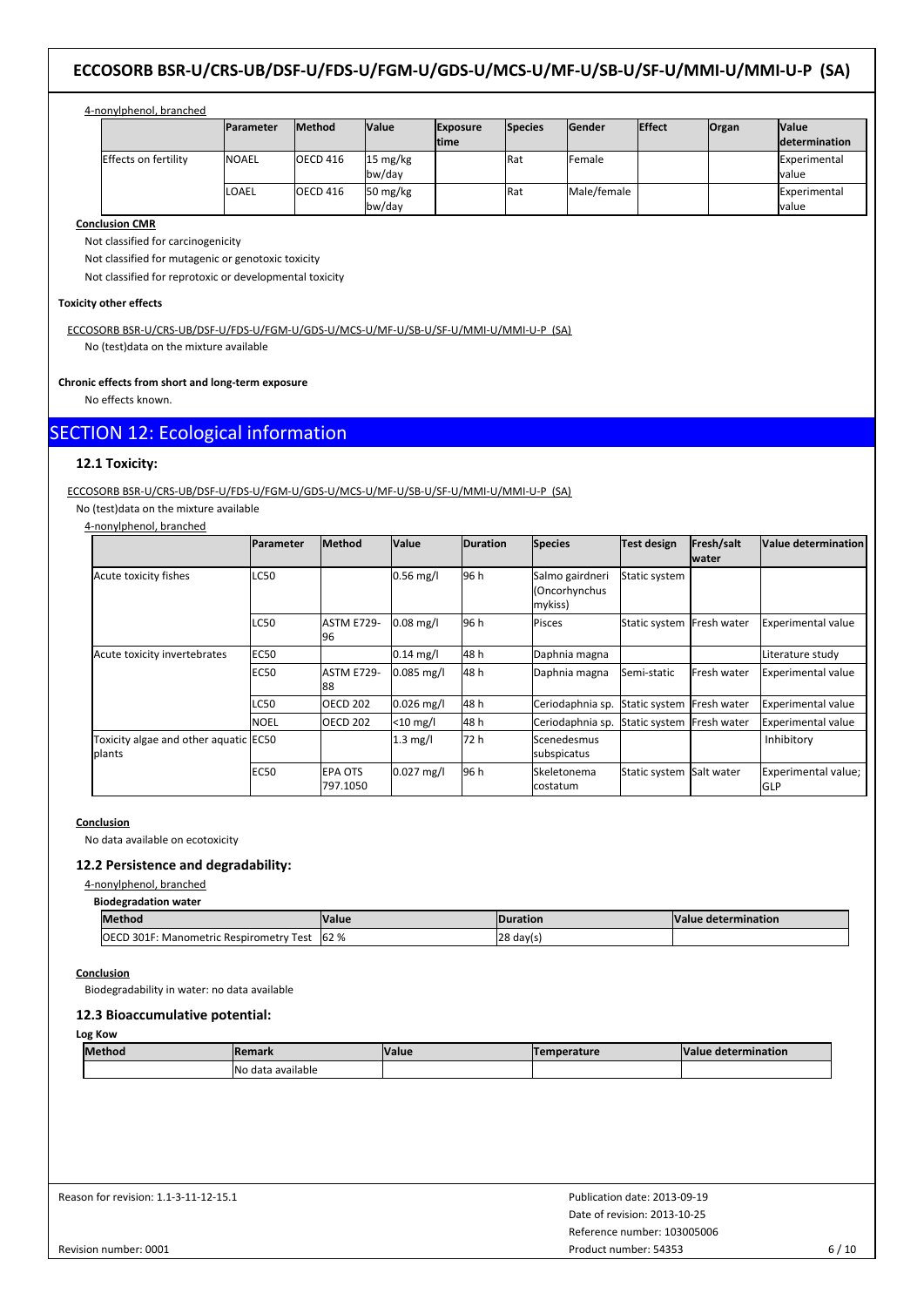## 4-nonylphenol, branched

**BCF fishes**

| Parameter       | <b>Method</b> |               | <b>Value</b> | <b>Duration</b>     | <b>Species</b> |                               |  | Value determination |
|-----------------|---------------|---------------|--------------|---------------------|----------------|-------------------------------|--|---------------------|
| <b>IBCF</b>     |               |               | 1271         | 480h                |                | Pimephales promelas           |  | Literature study    |
|                 | OECD 305      |               | 1200/1300    | $32 \text{ day(s)}$ |                | <b>Gasterosteus aculeatus</b> |  | Experimental value  |
|                 | lOther        |               | 1740         | $28 \text{ day(s)}$ |                | Pimephales promelas           |  | Experimental value  |
| Log Kow         |               |               |              |                     |                |                               |  |                     |
| <b>Method</b>   |               | <b>Remark</b> |              | Value               |                | Temperature                   |  | Value determination |
| <b>OECD 107</b> |               |               |              | 3.28                |                |                               |  |                     |

**Conclusion**

No bioaccumulation data available

## **12.4 Mobility in soil:**

4-nonylphenol, branched

| (log) Koc        |                |                      |                            |  |  |
|------------------|----------------|----------------------|----------------------------|--|--|
| <b>Parameter</b> | <b>IMethod</b> | <b>Value</b>         | <b>Nalue determination</b> |  |  |
| log Koc          | <b>l</b> Other | $\ge$ 4.35 - <= 5.69 | <b>IExperimental value</b> |  |  |

#### **Conclusion**

Not applicable (article)

#### **12.5 Results of PBT and vPvB assessment:**

Due to insufficient data no statement can be made whether the component(s) fulfil(s) the criteria of PBT and vPvB according to Annex XIII of Regulation (EC) No 1907/2006.

## **12.6 Other adverse effects:**

ECCOSORB BSR-U/CRS-UB/DSF-U/FDS-U/FGM-U/GDS-U/MCS-U/MF-U/SB-U/SF-U/MMI-U/MMI-U-P (SA)

## **Global warming potential (GWP)**

None of the known components is included in the list of substances which may contribute to the greenhouse effect (Regulation (EC) No 842/2006)

**Ozone-depleting potential (ODP)**

Not classified as dangerous for the ozone layer (Regulation (EC) No 1005/2009)

## SECTION 13: Disposal considerations

The information in this section is a general description. If applicable and available, exposure scenarios are attached in annex. Always use the relevant exposure scenarios that correspond to your identified use.

#### **13.1 Waste treatment methods:**

**13.1.1 Provisions relating to waste**

Waste material code (Directive 2008/98/EC, Decision 2000/0532/EC).

07 02 99 (wastes not otherwise specified). Can be considered as non hazardous waste according to Directive 2008/98/EC.

#### **13.1.2 Disposal methods**

Remove waste in accordance with local and/or national regulations. Remove to an authorized waste treatment plant.

**13.1.3 Packaging/Container**

No data available.

## SECTION 14: Transport information

#### **Road (ADR)**

| 14.1 UN number:                          |                              |        |
|------------------------------------------|------------------------------|--------|
| Transport                                | Not subject                  |        |
| 14.2 UN proper shipping name:            |                              |        |
| 14.3 Transport hazard class(es):         |                              |        |
| Hazard identification number             |                              |        |
| Class                                    |                              |        |
| Classification code                      |                              |        |
| 14.4 Packing group:                      |                              |        |
| Packing group                            |                              |        |
| Labels                                   |                              |        |
| 14.5 Environmental hazards:              |                              |        |
| Environmentally hazardous substance mark | Ino                          |        |
| 14.6 Special precautions for user:       |                              |        |
| Special provisions                       |                              |        |
| Limited quantities                       |                              |        |
| Reason for revision: 1.1-3-11-12-15.1    | Publication date: 2013-09-19 |        |
|                                          | Date of revision: 2013-10-25 |        |
|                                          | Reference number: 103005006  |        |
| Revision number: 0001                    | Product number: 54353        | $7/10$ |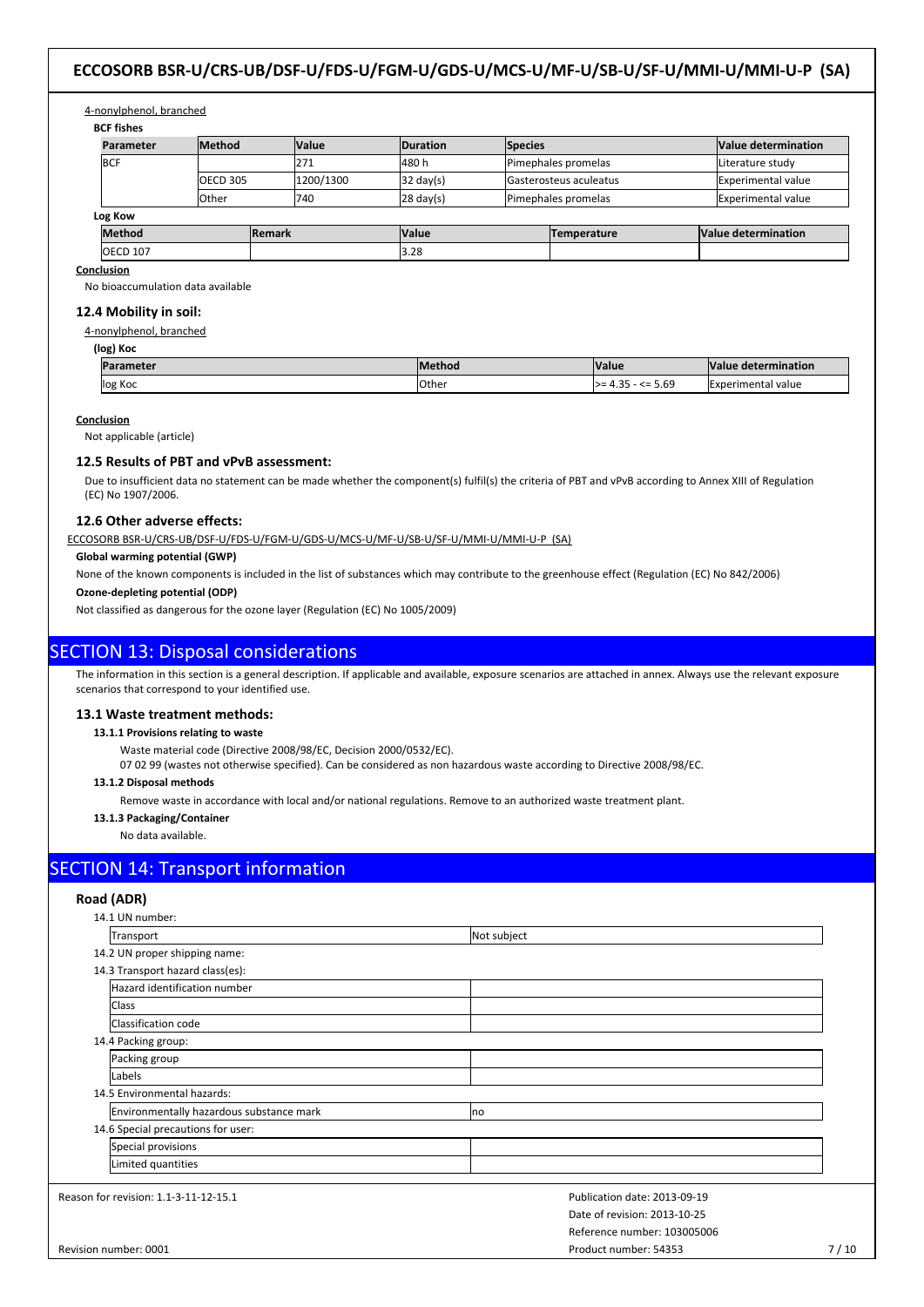| Rail (RID)<br>14.1 UN number:                                                  |                              |
|--------------------------------------------------------------------------------|------------------------------|
| Transport                                                                      | Not subject                  |
| 14.2 UN proper shipping name:                                                  |                              |
| 14.3 Transport hazard class(es):                                               |                              |
| Hazard identification number                                                   |                              |
|                                                                                |                              |
| Class                                                                          |                              |
| Classification code                                                            |                              |
| 14.4 Packing group:                                                            |                              |
| Packing group                                                                  |                              |
| Labels                                                                         |                              |
| 14.5 Environmental hazards:                                                    |                              |
| Environmentally hazardous substance mark                                       | no                           |
| 14.6 Special precautions for user:                                             |                              |
| Special provisions                                                             |                              |
| Limited quantities                                                             |                              |
|                                                                                |                              |
| <b>Inland waterways (ADN)</b>                                                  |                              |
| 14.1 UN number:                                                                |                              |
| Transport                                                                      | Not subject                  |
| 14.2 UN proper shipping name:                                                  |                              |
| 14.3 Transport hazard class(es):                                               |                              |
| Class                                                                          |                              |
| Classification code                                                            |                              |
|                                                                                |                              |
| 14.4 Packing group:                                                            |                              |
| Packing group                                                                  |                              |
| Labels                                                                         |                              |
| 14.5 Environmental hazards:                                                    |                              |
| Environmentally hazardous substance mark                                       | no                           |
| 14.6 Special precautions for user:                                             |                              |
| Special provisions                                                             |                              |
| Limited quantities                                                             |                              |
|                                                                                |                              |
| Sea (IMDG/IMSBC)                                                               |                              |
| 14.1 UN number:                                                                |                              |
| Transport                                                                      | Not subject                  |
| 14.2 UN proper shipping name:                                                  |                              |
| 14.3 Transport hazard class(es):                                               |                              |
| <b>Class</b>                                                                   |                              |
| 14.4 Packing group:                                                            |                              |
| Packing group                                                                  |                              |
|                                                                                |                              |
| Labels                                                                         |                              |
| 14.5 Environmental hazards:                                                    |                              |
| Marine pollutant                                                               |                              |
| Environmentally hazardous substance mark                                       | no                           |
| 14.6 Special precautions for user:                                             |                              |
| Special provisions                                                             |                              |
| Limited quantities                                                             |                              |
| 14.7 Transport in bulk according to Annex II of MARPOL 73/78 and the IBC Code: |                              |
| Annex II of MARPOL 73/78                                                       |                              |
|                                                                                |                              |
| Air (ICAO-TI/IATA-DGR)                                                         |                              |
| 14.1 UN number:                                                                |                              |
| Transport                                                                      | Not subject                  |
| 14.2 UN proper shipping name:                                                  |                              |
| 14.3 Transport hazard class(es):                                               |                              |
| Class                                                                          |                              |
|                                                                                |                              |
| 14.4 Packing group:                                                            |                              |
| Packing group                                                                  |                              |
| Labels                                                                         |                              |
| 14.5 Environmental hazards:                                                    |                              |
| Environmentally hazardous substance mark                                       | no                           |
|                                                                                |                              |
| Reason for revision: 1.1-3-11-12-15.1                                          | Publication date: 2013-09-19 |
|                                                                                | Date of revision: 2013-10-25 |
|                                                                                | Reference number: 103005006  |
|                                                                                |                              |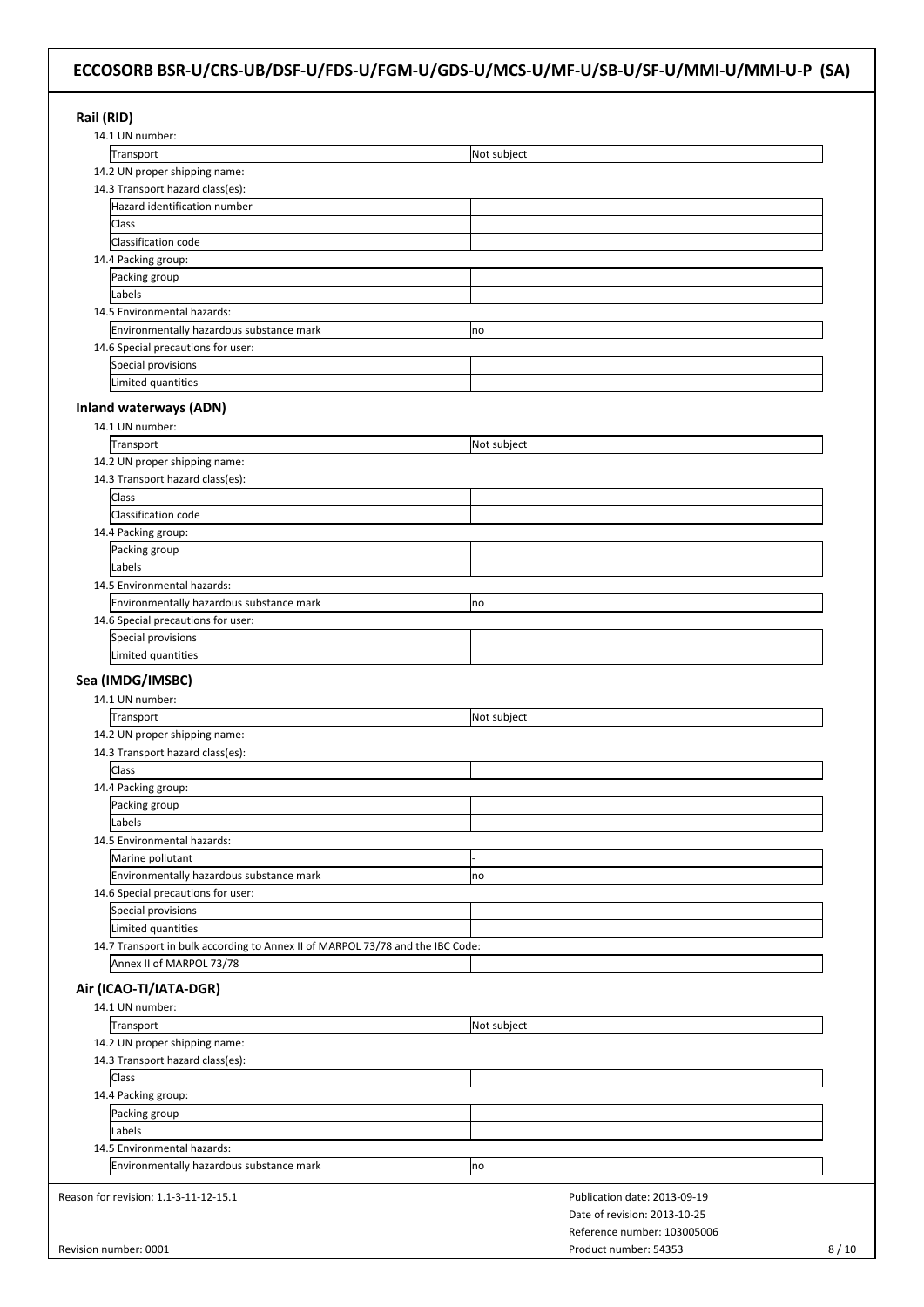#### 14.6 Special precautions for user: Special provisions Passenger and cargo transport: limited quantities: maximum net quantity per packaging SECTION 15: Regulatory information **15.1 Safety, health and environmental regulations/legislation specific for the substance or mixture: European legislation:** REACH Candidate list Contains component(s) included in candidate list of substances of very high concern (SVHC) for authorisation (Article 59 of Regulation (EC) No 1907/2006) REACH Annex XVII - Restriction Contains component(s) subject to restrictions of Annex XVII of Regulation (EC) No 1907/2006: restrictions on the manufacture, placing on the market and use of certain dangerous substances, mixtures and articles. · 4-nonylphenol, branched Liquid substances or mixtures which are regarded as dangerous in accordance with Directive 1999/45/EC or are fulfilling the criteria for any of the following hazard classes or categories set out in Annex I to Regulation (EC) No 1272/2008: (a) hazard classes 2.1 to 2.4, 2.6 and 2.7, 2.8 types A and B, 2.9, 2.10, 2.12, 2.13 categories 1 and 2, 2.14 categories 1 and 2, 2.15 types A to F; (b) hazard classes 3.1 to 3.6, 3.7 adverse effects on sexual function and fertility or on development, 3.8 effects other than narcotic effects, 3.9 and 3.10; (c) hazard class 4.1; (d) hazard class 5.1. 1. Shall not be used in: — ornamental articles intended to produce light or colour effects by means of different phases, for example in ornamental lamps and ashtrays, — tricks and jokes, — games for one or more participants, or any article intended to be used as such, even with ornamental aspects,2. Articles not complying with paragraph 1 shall not be placed on the market.3. Shall not be placed on the market if they contain a colouring agent, unless required for fiscal reasons, or perfume, or both, if they: — can be used as fuel in decorative oil lamps for supply to the general public, and, — present an aspiration hazard and are labelled with R65 or H304,4. Decorative oil lamps for supply to the general public shall not be placed on the market unless they conform to the European Standard on Decorative oil lamps (EN 14059) adopted by the European Committee for Standardisation (CEN).5. Without prejudice to the implementation of other Community provisions relating to the classification, packaging and labelling of dangerous substances and mixtures, suppliers shall ensure, before the placing on the market, that the following requirements are met: a) lamp oils, labelled with R65 or H304, intended for supply to the general public are visibly, legibly and indelibly marked as follows: "Keep lamps filled with this liquid out of the reach of children"; and, by 1 December 2010, "Just a sip of lamp oil — or even sucking the wick of lamps — may lead to life-threatening lung damage"; b) grill lighter fluids, labelled with R65 or H304, intended for supply to the general public are legibly and indelibly marked by 1 December 2010 as follows: "Just a sip of grill lighter may lead to life threatening lung damage"; c) lamp oils and grill lighters, labelled with R65 or H304, intended for supply to the general public are packaged in black opaque containers not exceeding 1 litre by 1 December 2010.6. No later than 1 June 2014, the Commission shall request the European Chemicals Agency to prepare a dossier, in accordance with Article 69 of the present Regulation with a view to ban if appropriate, grill lighter fluids and fuel for decorative lamps, labelled R65 or H304, intended for supply to the general public.7. Natural or legal persons placing on the market for the first time lamp oils and grill lighter fluids, labelled with R65 or H304, shall by 1 December 2011, and annually thereafter, provide data on alternatives to lamp oils and grill lighter fluids labelled R65 or H304 to the competent authority in the Member State concerned. Member States shall make those data available to the Commission.'

#### **National legislation The Netherlands**

|            |                                                                                       | ECCOSORB BSR-U/CRS-UB/DSF-U/FDS-U/FGM-U/GDS-U/MCS-U/MF-U/SB-U/SF-U/MMI-U/MMI-U-P (SA) |  |  |  |  |
|------------|---------------------------------------------------------------------------------------|---------------------------------------------------------------------------------------|--|--|--|--|
|            | Waste identification (the<br>Netherlands)                                             | LWCA (the Netherlands): KGA category 03                                               |  |  |  |  |
|            | Waterbezwaarlijkheid                                                                  | Not applicable (article)                                                              |  |  |  |  |
|            | 4-nonvlphenol, branched                                                               |                                                                                       |  |  |  |  |
|            | SZW - List of reprotoxic<br>substances (fertility)                                    | Possible risk of impaired fertility                                                   |  |  |  |  |
|            | SZW - List of reprotoxic<br>substances (development)                                  | Possibly hazardous to the foetus                                                      |  |  |  |  |
|            | <b>National legislation Germany</b>                                                   |                                                                                       |  |  |  |  |
|            | ECCOSORB BSR-U/CRS-UB/DSF-U/FDS-U/FGM-U/GDS-U/MCS-U/MF-U/SB-U/SF-U/MMI-U/MMI-U-P (SA) |                                                                                       |  |  |  |  |
| <b>WGK</b> |                                                                                       | Not applicable (article)                                                              |  |  |  |  |

# **15.2 Chemical safety assessment:**

4-nonylphenol, branched

No chemical safety assessment is required.

## SECTION 16: Other information

Information based on classification according to CLP

## **Labelling according to Regulation EC No 1272/2008 (CLP)**

TA-Luft TA-Luft Klasse 5.2.5/I

Labelling does not apply to articles